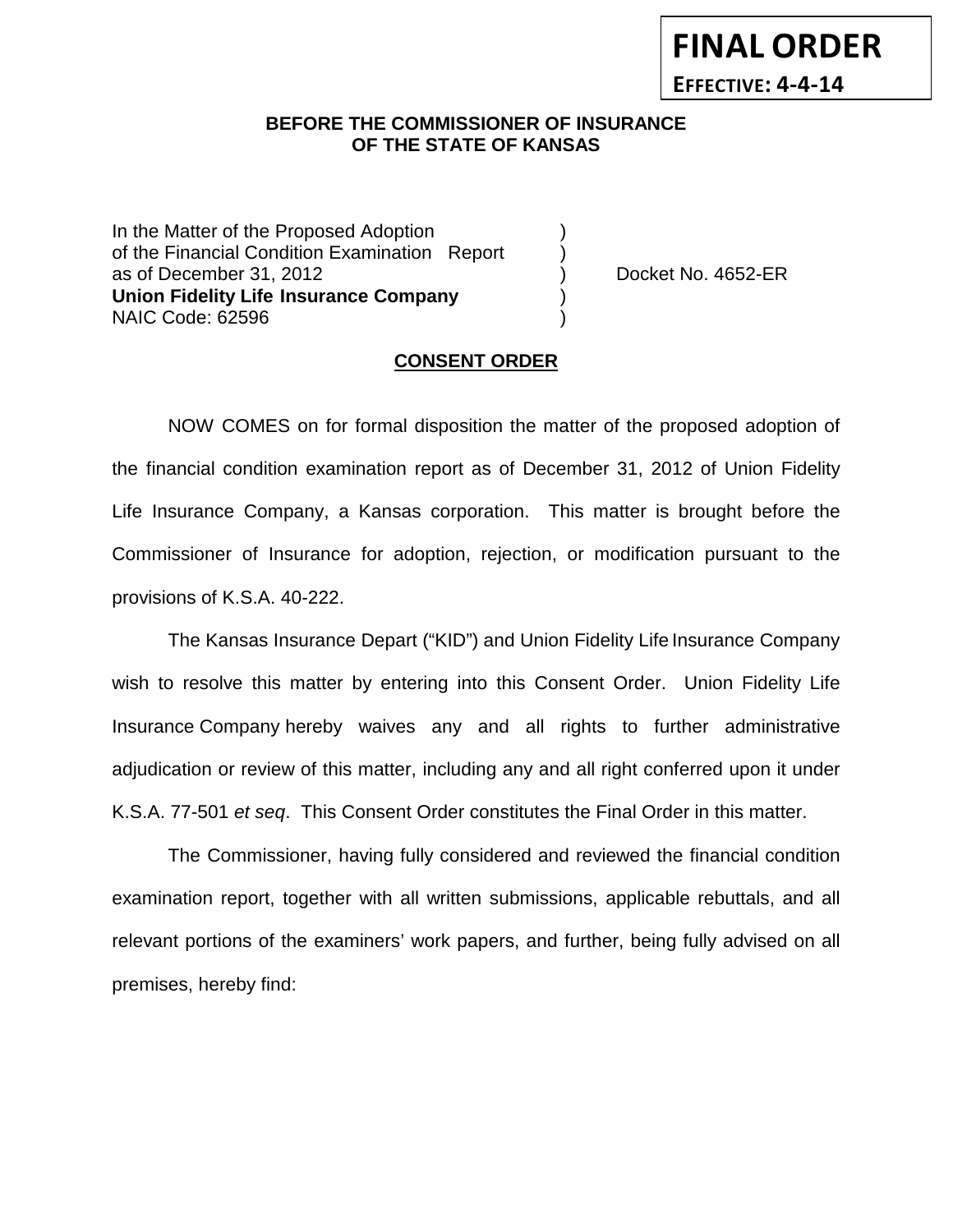### **Policy Reasons**

It is stated policy of the State of Kansas that whenever the Commissioner of Insurance deems it necessary, an examination of the affairs and financial condition of any insurance company in the process of organization, applying for admission, or doing business in this State can be undertaken. In all cases, such an examination must occur once every five (5) years. Through the examination process, the insurance consuming public will be well served and protected.

### **Findings of Fact**

1. The Commissioner of Insurance has jurisdiction over this matter pursuant to K.S.A. 40-222.

2. An examination of Union Fidelity Life Insurance Company was undertaken by the Kansas Insurance Department and was completed on October 31, 2013.

3. The examiner-in-charge tendered and filed with the Kansas Insurance Department a verified written report of the examination within thirty (30) days following completion of the examination, to wit; October 31, 2013.

4. Following receipt of the verified report, the Kansas Insurance Department transmitted the report to Union Fidelity Life Insurance Company on February 17, 2014, with a duly executed notice advising the company of its opportunity to prepare and submit to the Kansas Insurance Department a written submission or rebuttal with respect to any and all matters contained in the report. Union Fidelity Life Insurance Company was further advised that any written submission or rebuttal needed to be filed with the Kansas Insurance Department no later than thirty (30) days after receipt of the verified report.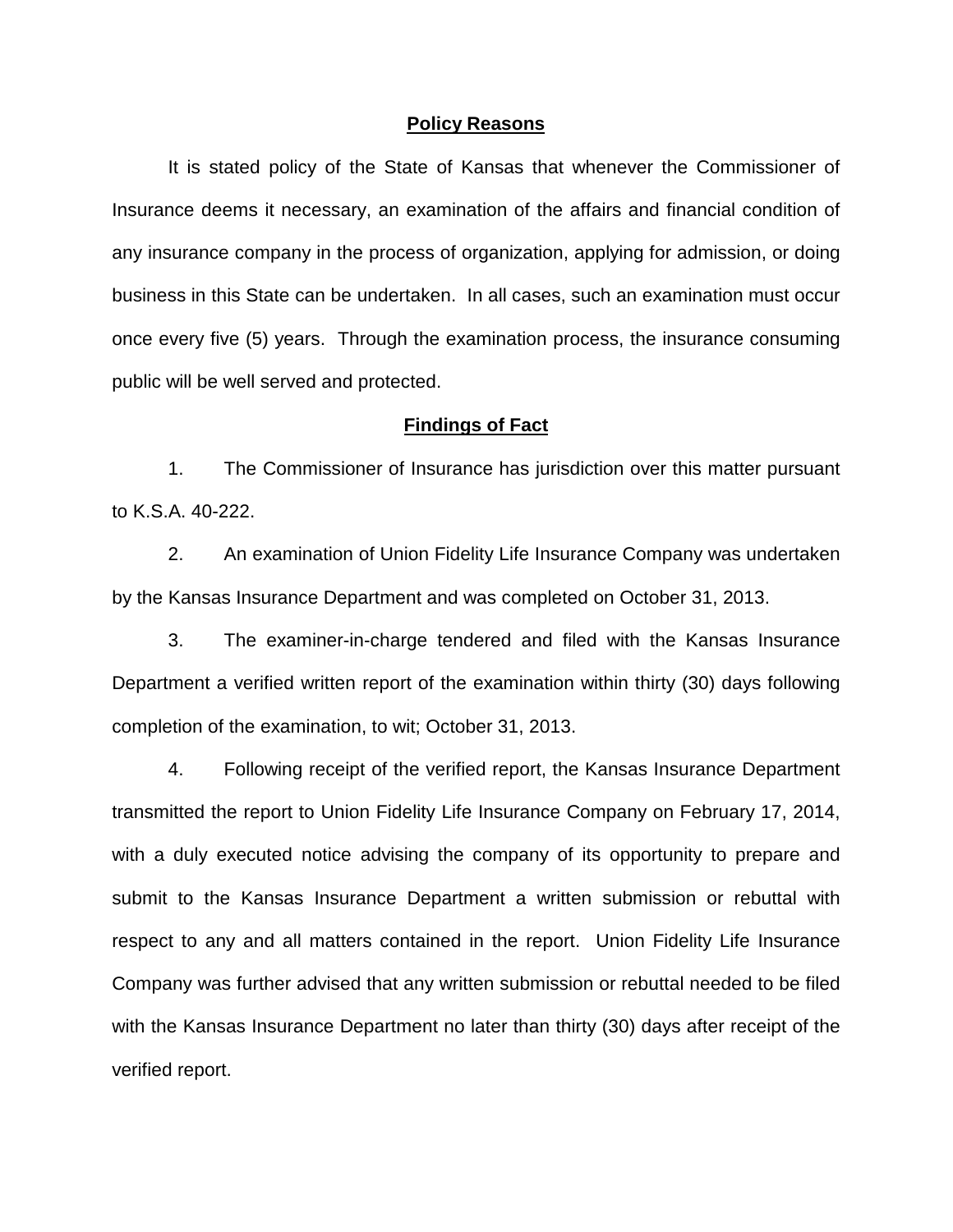5. Union Fidelity Life Insurance Company filed respective written comments of the verified report on March 10 and 12, 2014.

6. Following receipt of the verified report, the Kansas Insurance Department transmitted the revised report to Union Fidelity Life Insurance Company on March 13, 2014, with a duly executed notice advising the company of its opportunity to prepare and submit to the Kansas Insurance Department a written submission or rebuttal with respect to any and all matters contained in the report. Union Fidelity Life Insurance Company was further advised that any written submission or rebuttal needed to be filed with the Kansas Insurance Department no later than ten (10) days after receipt of the verified report.

7. Union Fidelity Life Insurance Company filed via email a written acceptance of the verified report on March 28, 2014.

8. Based upon the written submission tendered by Union Fidelity Life Insurance Company, the company took no exceptions to matters contained in the verified report.

9. Within thirty (30) days of the end of the time period allowed for written submission or rebuttal, the Commissioner of Insurance fully reviewed the report, together with all written submissions and rebuttals provided by Union Fidelity Life Insurance Company. The Commissioner of Insurance further reviewed all relevant workpapers.

10. No other written submissions or rebuttals were submitted by Union Fidelity Life Insurance Company.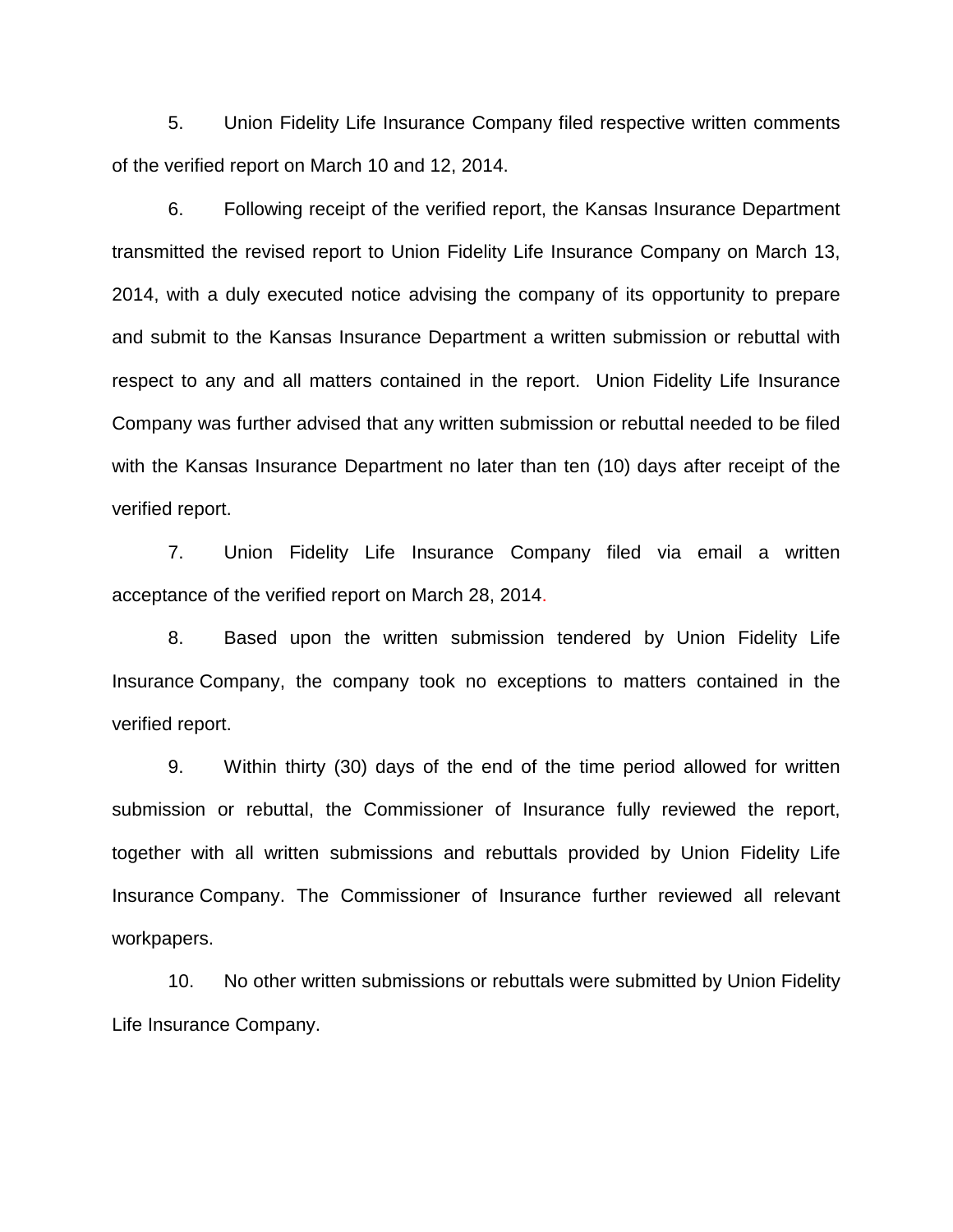# **Conclusion of Law**

11. K.S.A. 40-222(k)(2) provides:

"Within 30 days of the end of the period allowed for the receipt of written submissions or rebuttals, the commissioner shall fully consider and review the report, together with any written submissions or rebuttals and any relevant portions of the examiners workpapers and enter an order:

- (A) Adopting the examination report as filed or with modification or corrections. If the examination report reveals that the company is operating in violation of any law, regulation or prior order of the commissioner, the commissioner may order the company to take any action the commissioner considers necessary and appropriate to cure such violations; or
- (B) rejecting the examination report with directions to the examiners to reopen the examination for purposes of obtaining additional data, documentation or information, and refiling pursuant to subsection (k); or
- (C)call and conduct a fact-finding hearing in accordance with K.S.A. 40- 281 and amendments thereto for purposes of obtaining additional documentation, data, information and testimony."
- 12. Based upon the Findings of Fact enumerated in paragraphs #1 through

#10 above, the financial condition examination report as of December 31, 2012 of

Union Fidelity Life Insurance Company should be adopted.

## **IT IS THEREFORE, BY THE COMMISSIONER OF INSURANCE, ORDERED THAT:**

1. The financial condition examination report as of December 31, 2012 of

Union Fidelity Life Insurance Company hereby is adopted.

2. The Commissioner of Insurance retains jurisdiction over this matter to issue any and all further Orders deemed appropriate or to take such further action necessary to dispose of this matter.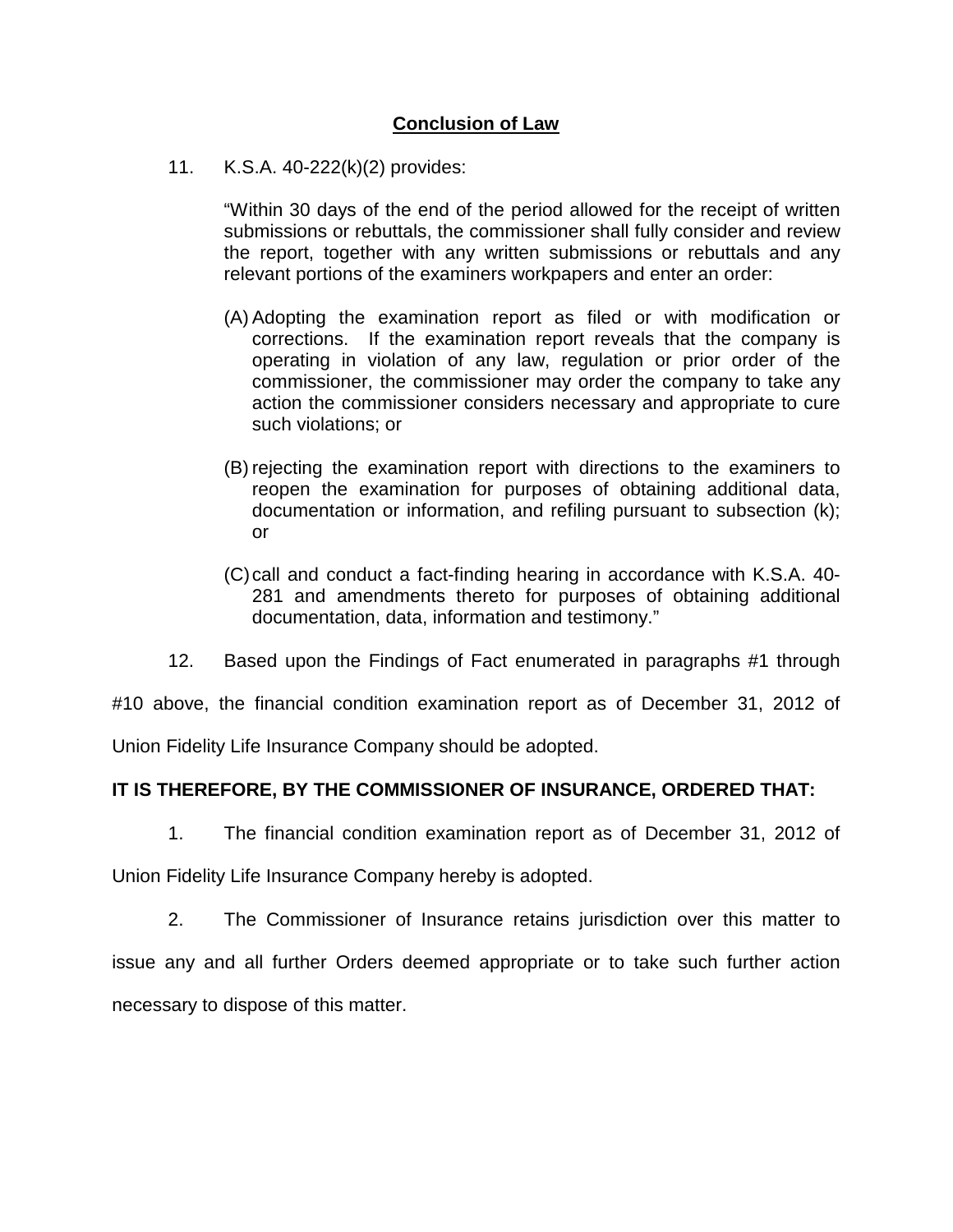**IT IS SO ORDERED THIS \_\_4th\_\_ DAY OF APRIL, 2014 IN THE CITY OF TOPEKA, COUNTY OF SHAWNEE, STATE OF KANSAS.**



|  | S/ Sandy Praeger |  |  |
|--|------------------|--|--|
|  |                  |  |  |

Sandy Praeger

Commissioner of Insurance

By:

\_/s/ John Wine\_\_\_\_\_\_\_\_\_\_\_\_\_\_\_\_\_\_\_\_

John Wine

General Counsel

By:

\_/s/ Ronald D. Peters\_\_\_\_\_\_\_\_\_\_\_\_\_\_\_\_\_\_ Michael D. Barnett Chairman & President Union Fidelity Life Insurance Company